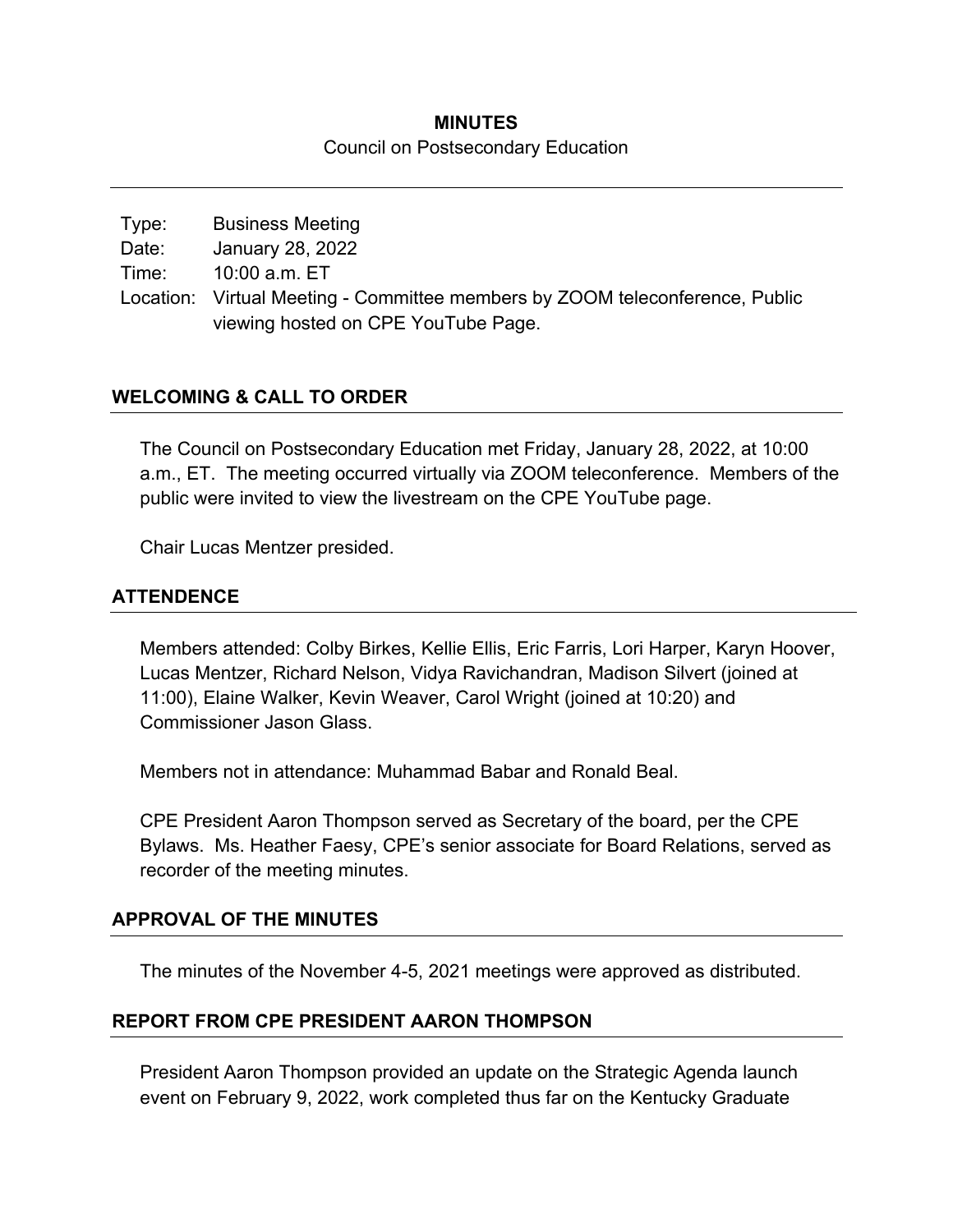Profile Academy, the announcement of the 2022 Summer Bridget Program grants, and an overview of the 2022 biennial budget version passed by the House on January 21.

Jennifer Fraker, CPE's Executive Director and Legislative Liaison, provided an overview on specific bills of interest filed thus far and how they would impact postsecondary education.

# **REPORT FROM KDE COMMISSIONER JASON GLASS**

Kentucky Department of Education Commissioner Jason Glass provided an update on P-12-related bills filed during the 2022 legislative session and discussed the ACT assessment tool as well as college admissions in the future.

# **ACADEMIC AND STRATEGIC INITIATIVES COMMITTEE – REPORT AND ACTION ITEMS**

Committee Chair Lori Harper presented the Academic and Strategic Initiatives Committee Report, which included the approval of Western Kentucky University's Cultural Competency Credential Certification and an update on the development work of a state web portal to help students transition to college. The Committee also reviewed and approved three new academic program proposals:

- Master of Science in Cardiovascular Perfusion from Northern Kentucky University.
- Bachelor of Science in General Studies from the University of Louisville
- Master of Science in Health Teacher Education from the University of Louisville

MOTION: The Academic and Strategic Initiatives Committee recommendation of approval of the three new academic programs served as the motion. A second was not needed.

VOTE: The motion passed.

Lee Nimocks, CPE's Vice President of Strategy and Chief of Staff, also provided an update on the implementation strategy of the 2022-30 Statewide Strategic Agenda.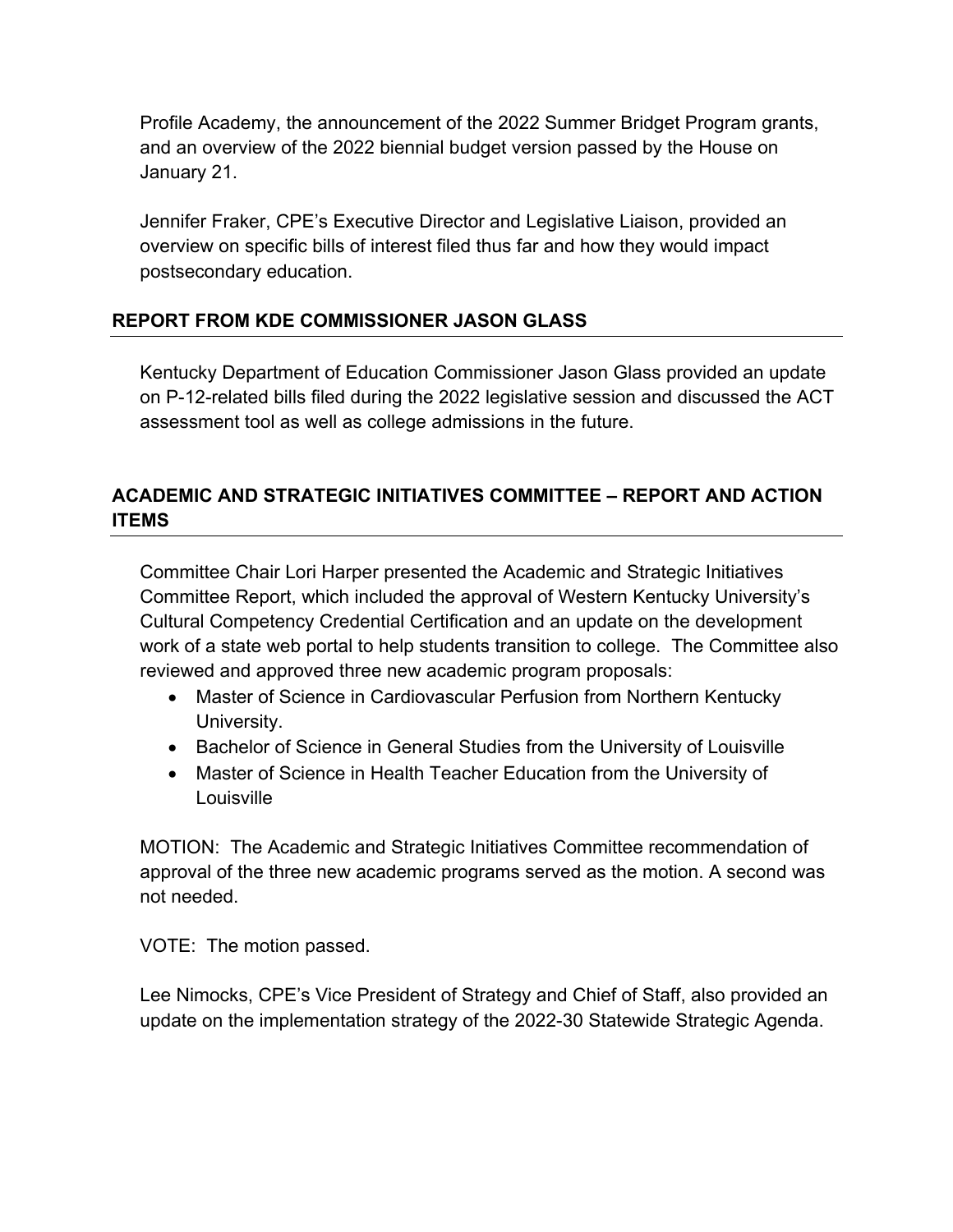#### **EXECUTIVE COMMITTEE – REPORT**

Chair Mentzer presented the Executive Committee report which included a report on the FY 2021 audit, a development update on the management and improvement plan for Kentucky State University as well as the current state of the presidential search process, and a discussion on a proposed timeline for the annual evaluation of the president. There were no action items presented for consideration by the Council.

# **FINANCE COMMITTEE – REPORT**

Chair Lucas Mentzer presented the Finance Committee which included an overview of budget proposals submitted by both the Governor and the House and how those compared with the budget recommendation we approved in November, and the tuition setting process for the upcoming academic year. There were no action items presented for consideration by the Council.

# **COMMITTEE ON EQUAL OPPORTUNITIES – REPORT**

Committee Chair Elaine Walker presented the Committee on Equal Opportunities report which included information on the 2022 DEI evaluation process and WKU's newly approved Culturally Competency Credential Program. She also mentioned that the current diversity policy is under review and may come before the Council for potential revision in the next year. There were no action items presented for consideration by the Council.

# **NOMINATING COMMITTEE – REPORT AND ACTION ITEM**

Committee Chair Lori Harper presented the Nominating Committee Report. After seeking out nominations and expressions of interest, the Committee has unanimously agreed to nominate Lucas Mentzer for re-election as Chair, and Eric Farris for re-election as Vice Chair.

MOTION: The Nominating Committee recommendation of approval served as the motion. A second was not needed.

VOTE: The motion passed.